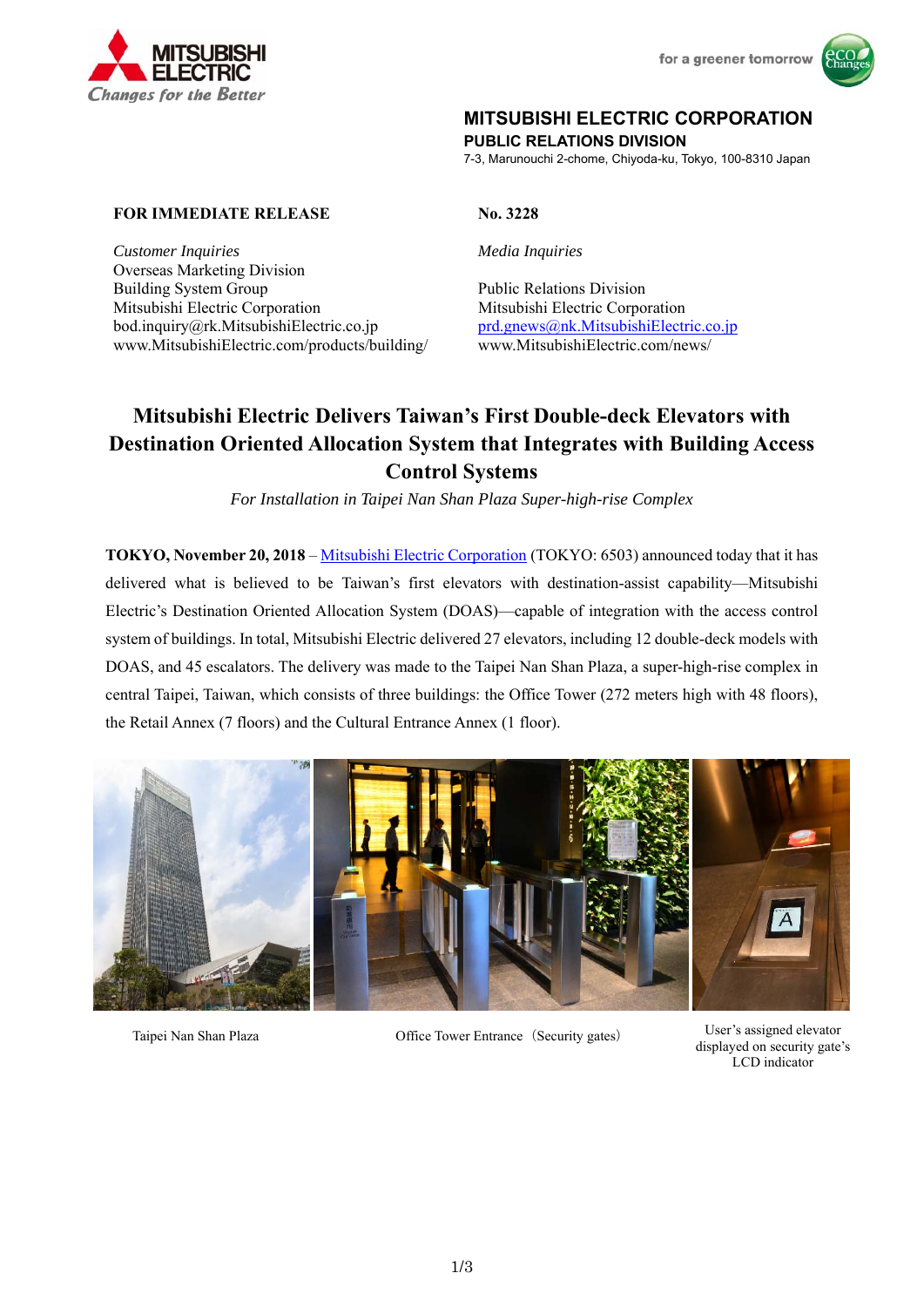#### **Main Features of Double-deck Elevators with DOAS**

#### *Taiwan's first elevators with DOAS integrated with building's access control system*

- As elevator users pass through security gates for authentication, their destination floors are registered and the destinations are grouped by elevator for efficiency
- Users do not need to press destination buttons outside/inside of elevators, so operation of multiple elevators is optimized for enhanced transportation efficiency and user convenience

| <b>Products</b> | Elevator: 27 units (including 12 double-deck elevators) |
|-----------------|---------------------------------------------------------|
|                 | Escalator: 45 units                                     |
| Manufacturers   | Mitsubishi Electric Corporation (Inazawa Works)         |
|                 | Taiwan Mitsubishi Elevator Co., Ltd.                    |
|                 | Shanghai Mitsubishi Elevator Co., Ltd.                  |

#### **About Products Delivered**

#### **About Taipei Nan Shan Plaza**

| Location                | No.100 Songren Road, Xinyi District, Taipei City                      |
|-------------------------|-----------------------------------------------------------------------|
| Operator                | Nan Shan Life Insurance Co., Ltd.                                     |
| Main use                | Offices, commercial facilities, cultural facilities, and bus terminal |
| Total floors            | 48 above ground (plus 2 penthouse floors) and 5 underground           |
| Master design architect | Mitsubishi Jisho Sekkei Inc.                                          |
| Architect of record     | Archasia Design Group                                                 |
| Contractor              | Fu Tsu Construction Co., Ltd.                                         |

#### **Mitsubishi Electric's Elevator and Escalator Business in Taiwan**

Mitsubishi Electric began its elevator and escalator business in Taiwan in 1968 and its operational base, Taiwan Mitsubishi Elevator Co., Ltd. (TMEC), celebrated its 50th anniversary this year. TMEC has expanded business in Taiwan through sales, installation and maintenance, as well as served as a manufacturing base that surpassed cumulative shipments of 70,000 units in 2017. Mitsubishi Electric will continue to expand its business in Taiwan by delivering safety, peace of mind and riding comfort through its products and services in collaboration with TMEC.

#### **General Description of DOAS Integrated with Building's Security Gates**

When user's employee ID, etc. card is authenticated at the security gate, their destination floor is read from the card and automatically registered. The number of the elevator assigned to the user appears instantly on the security gate's LCD indicator as the user passes through.